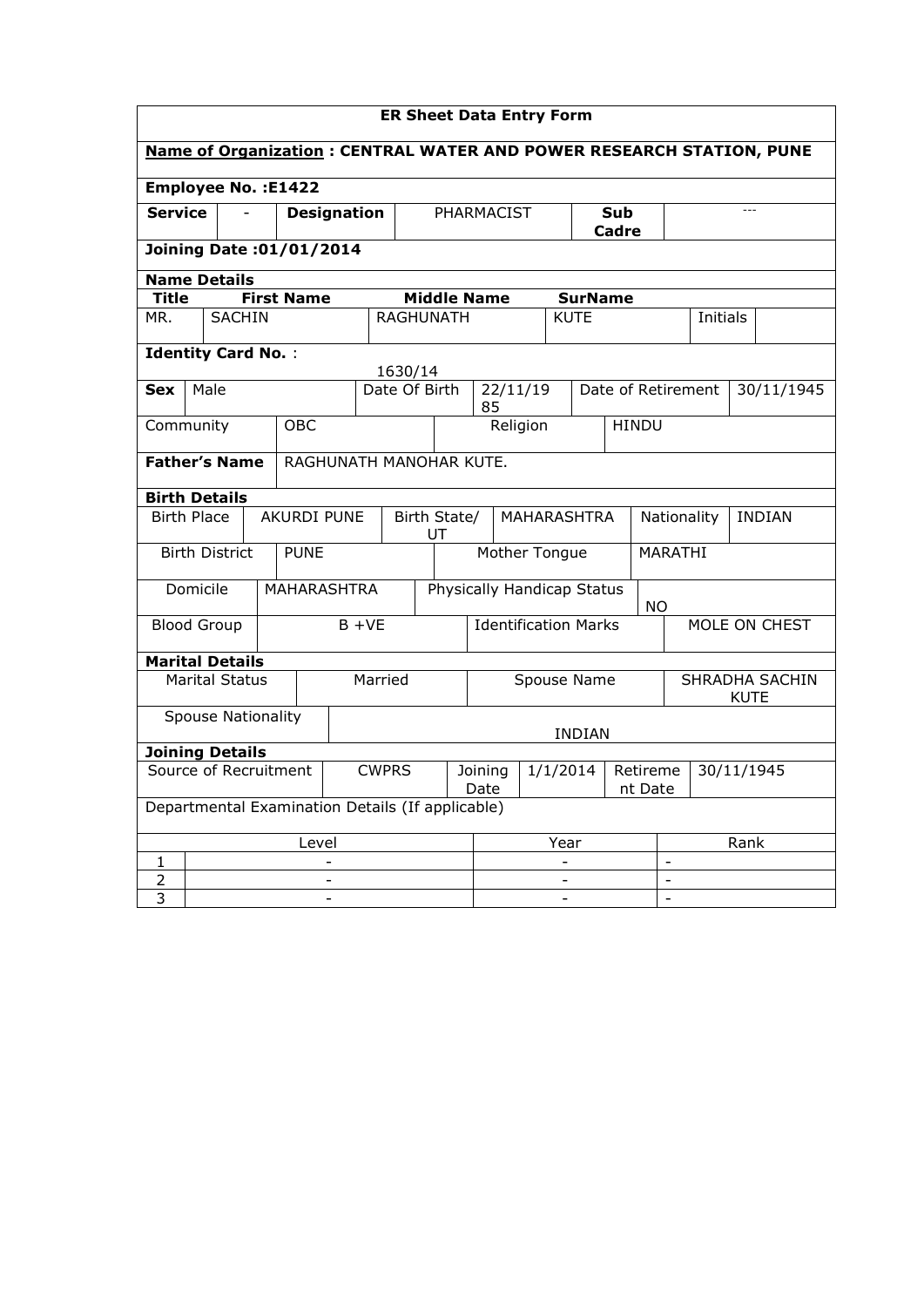| Remarks (if any)            |                  |            |              |              |
|-----------------------------|------------------|------------|--------------|--------------|
| Languages known             |                  |            |              |              |
|                             | Name of Language | Read       | <b>Write</b> | <b>Speak</b> |
| Indian Languages 1<br>Known | <b>MARATHI</b>   | <b>YES</b> | <b>YES</b>   | <b>YES</b>   |
| $\overline{2}$              | <b>HINDI</b>     | <b>YES</b> | <b>YES</b>   | <b>YES</b>   |
| 3                           |                  |            |              |              |
| $\overline{4}$              |                  |            |              |              |
| 5                           |                  |            |              |              |
|                             |                  |            |              |              |
| Foreign Languages<br>Known  | <b>ENGLISH</b>   | <b>YES</b> | <b>YES</b>   | <b>YES</b>   |
| $\overline{2}$              |                  |            |              |              |
| 3                           |                  |            |              |              |

## Details of deputation (if applicable)

| Name of the Office | Post held at that<br>time in parent office | Name of post<br>(selected for<br>deputation | Period of deputation |      |  |  |
|--------------------|--------------------------------------------|---------------------------------------------|----------------------|------|--|--|
|                    |                                            |                                             | Since                | From |  |  |
|                    |                                            |                                             |                      |      |  |  |

## Details of Foreign Visit

| SI.<br>No. | Place of Visit | Date of<br>visit | Post held at<br>that time | Whether it<br>is a<br>personal or<br>official visit | Details of visit |
|------------|----------------|------------------|---------------------------|-----------------------------------------------------|------------------|
|            |                |                  |                           |                                                     |                  |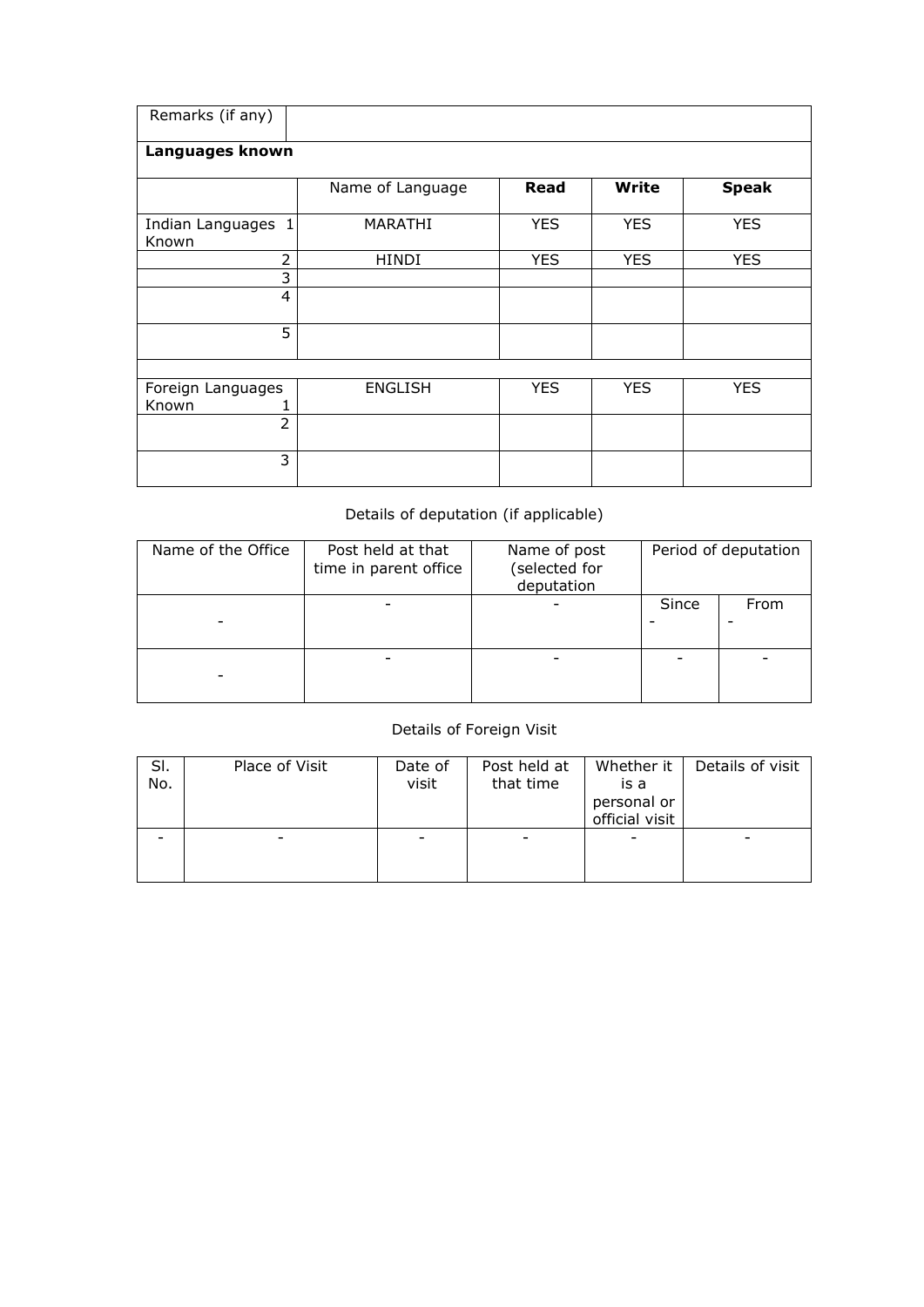## Transfer/Posting Detail (if applicable)

| Place                    | Period of posting        |      |  |  |  |  |  |
|--------------------------|--------------------------|------|--|--|--|--|--|
|                          | Since                    | From |  |  |  |  |  |
|                          | -                        |      |  |  |  |  |  |
|                          |                          |      |  |  |  |  |  |
|                          |                          |      |  |  |  |  |  |
|                          | $\overline{\phantom{a}}$ | -    |  |  |  |  |  |
| $\overline{\phantom{0}}$ |                          |      |  |  |  |  |  |

| Qualification (Use extra photocopy sheets for multi qualifications, experience, training, awards details) |                               |                         |                    |                                       |  |                     |                                  |                  |                                |  |  |
|-----------------------------------------------------------------------------------------------------------|-------------------------------|-------------------------|--------------------|---------------------------------------|--|---------------------|----------------------------------|------------------|--------------------------------|--|--|
| Qualification                                                                                             |                               |                         |                    | Discipline                            |  |                     | Specialization 1                 |                  |                                |  |  |
|                                                                                                           |                               |                         |                    | <b>PHARMACY</b>                       |  |                     |                                  |                  |                                |  |  |
| DIPLOMA IN PARMACY                                                                                        |                               |                         |                    |                                       |  |                     |                                  |                  |                                |  |  |
| Year                                                                                                      |                               |                         | Division           |                                       |  | CGPA/ % Marks       |                                  | Specialization 2 |                                |  |  |
| 2005                                                                                                      |                               |                         | $1ST$ CLASS        |                                       |  | 81.9%               |                                  |                  |                                |  |  |
|                                                                                                           |                               |                         |                    |                                       |  |                     |                                  |                  |                                |  |  |
| Institution                                                                                               |                               |                         | University         |                                       |  | Place               |                                  |                  | Country                        |  |  |
| <b>INSTITUTE OF</b>                                                                                       |                               |                         | MAHARASHTRA        |                                       |  | <b>PUNE</b>         |                                  |                  | <b>INDIA</b>                   |  |  |
| <b>PHARMACY</b>                                                                                           |                               |                         | STATE BOARD OF     |                                       |  |                     |                                  |                  |                                |  |  |
|                                                                                                           |                               |                         | <b>TECHNICAL</b>   |                                       |  |                     |                                  |                  |                                |  |  |
|                                                                                                           |                               |                         | <b>EDUCATION</b>   |                                       |  |                     |                                  |                  |                                |  |  |
| <b>Experience</b>                                                                                         |                               |                         |                    |                                       |  |                     |                                  |                  |                                |  |  |
|                                                                                                           | Type of Posting               |                         |                    |                                       |  |                     | Level                            |                  |                                |  |  |
|                                                                                                           | <b>CURRENT</b><br>Designation |                         |                    |                                       |  |                     |                                  |                  |                                |  |  |
|                                                                                                           |                               | <b>Present Position</b> |                    |                                       |  |                     |                                  |                  |                                |  |  |
| PHARMACIST                                                                                                |                               |                         |                    | PHARMACIST                            |  |                     |                                  |                  |                                |  |  |
|                                                                                                           | Ministry                      |                         |                    | Department                            |  |                     |                                  |                  |                                |  |  |
| MINISTRY OF WATER                                                                                         |                               |                         |                    | HEALTH UNIT , CWPRS KHADAKWASALA PUNE |  |                     |                                  |                  |                                |  |  |
| RESOURCES, RIVER DEVELOPMENT &                                                                            |                               |                         |                    |                                       |  |                     |                                  |                  |                                |  |  |
| <b>GANGA REJUVENATION</b>                                                                                 |                               |                         |                    |                                       |  |                     |                                  |                  |                                |  |  |
|                                                                                                           | Office                        |                         |                    | Place                                 |  |                     |                                  |                  |                                |  |  |
| CWPRS KHADAKWASALA PUNE                                                                                   |                               |                         |                    | <b>PUNE</b>                           |  |                     |                                  |                  |                                |  |  |
| <b>Experience Subject</b>                                                                                 |                               |                         |                    | Period of Posting                     |  |                     |                                  |                  |                                |  |  |
| Major                                                                                                     |                               |                         |                    | Minor                                 |  |                     | From                             |                  | To                             |  |  |
|                                                                                                           |                               |                         |                    |                                       |  |                     |                                  |                  |                                |  |  |
| Note:-Refer the Annexure to fill above Major, Minor Subjects and below given training subject             |                               |                         |                    |                                       |  |                     |                                  |                  |                                |  |  |
| (minimum 1 week & above)                                                                                  |                               |                         |                    |                                       |  |                     |                                  |                  |                                |  |  |
| Training                                                                                                  |                               |                         |                    |                                       |  |                     |                                  |                  |                                |  |  |
| <b>Training Year</b><br><b>Training Name</b>                                                              |                               |                         |                    | <b>Training Subject</b>               |  |                     |                                  |                  |                                |  |  |
| <b>COMPUTER BASICS &amp; IT</b>                                                                           |                               |                         |                    |                                       |  |                     |                                  |                  | MS OFFICE, EMAIL, BASICS OF OS |  |  |
| 2015                                                                                                      |                               |                         |                    |                                       |  |                     |                                  |                  |                                |  |  |
| Institute Name, Place<br>Level                                                                            |                               |                         |                    |                                       |  | Field Visit Country | Field Visit Place (within India) |                  |                                |  |  |
|                                                                                                           |                               |                         |                    |                                       |  |                     |                                  |                  |                                |  |  |
|                                                                                                           |                               |                         |                    |                                       |  |                     |                                  |                  |                                |  |  |
| Sponsoring Authority                                                                                      |                               |                         | Period of Training |                                       |  |                     | Duration                         |                  | Result                         |  |  |
|                                                                                                           |                               |                         | From               | To                                    |  | in Weeks)           |                                  |                  | Qualified                      |  |  |
| <b>CWPRS PUNE</b>                                                                                         |                               |                         | 22/4/2015          | 24/4/2015                             |  |                     | <b>ONE</b>                       |                  |                                |  |  |